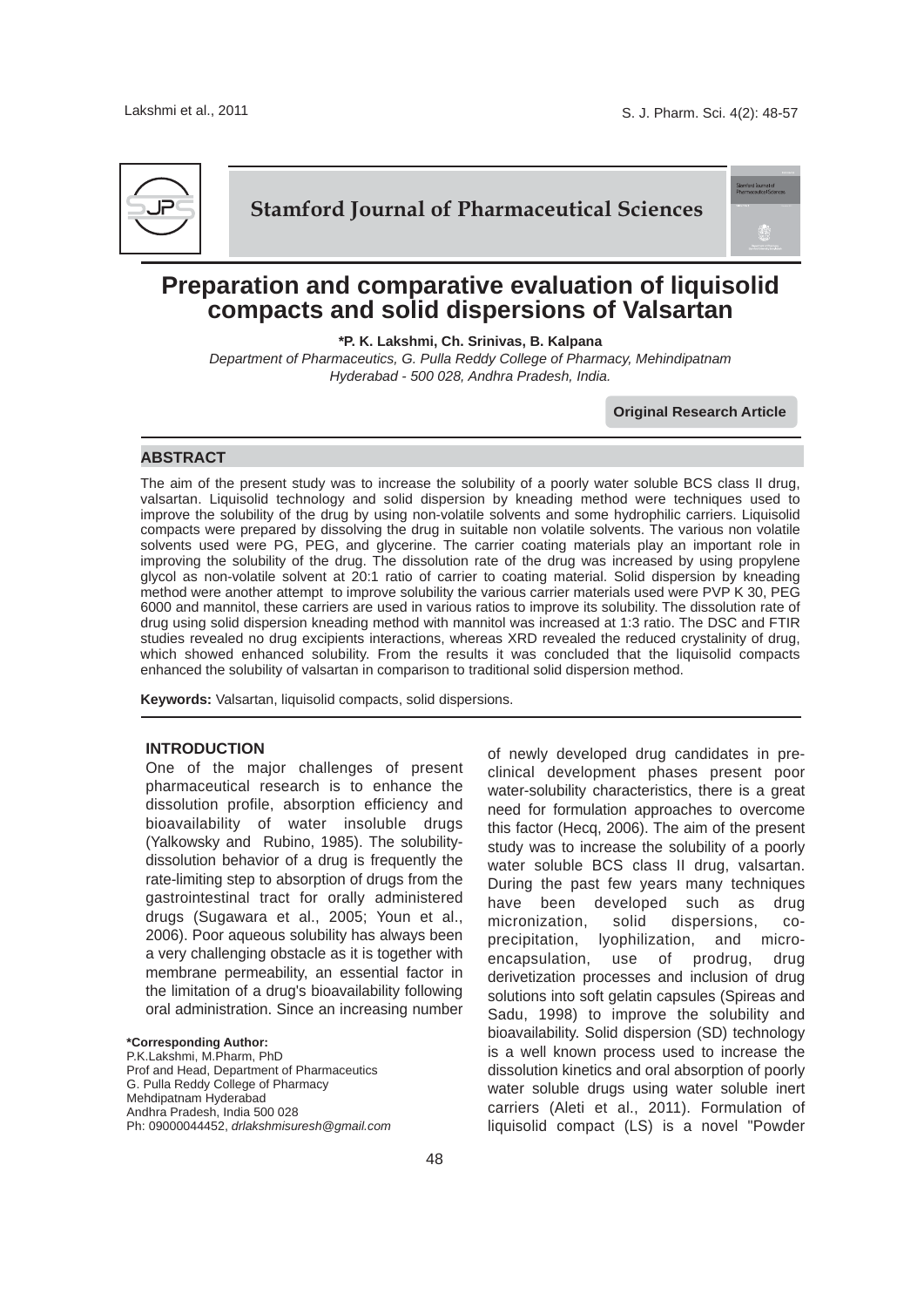| <b>Formulation</b> | Conc. of valsartan | <b>Excipient ratio</b> | <b>Liquid load</b> | <b>Avicel PH</b> | <b>Aerosil PH</b> | <b>Per Tablet</b> |
|--------------------|--------------------|------------------------|--------------------|------------------|-------------------|-------------------|
| no                 | in various solvent | $(R) =$ carrier:       | factor $(L_f)$     | 200 (gm)         | $200$ (gm)        | weight            |
|                    | $(\%)$             | coating (Q/q)          | $(L_f = W/Q)$      | $(Q= W/L_f)$     | $(q = Q/R)$       | (gm)              |
| LSVPG <sub>1</sub> | 20                 | 5:1                    | 1.9760             | 0.125            | 0.025             | 0.420             |
| LSVPG <sub>2</sub> | 20                 | 10:1                   | 1.0977             | 0.225            | 0.023             | 0.520             |
| LSVPG <sub>3</sub> | 20                 | 15:1                   | 0.9427             | 0.262            | 0.018             | 0.550             |
| LSVPG 4            | 20                 | 20:1                   | 0.8233             | 0.300            | 0.015             | 0.620             |
| LSVPG <sub>5</sub> | 20                 | 25:1                   | 0.7600             | 0.325            | 0.013             | 0.615             |
| LSVPEG 6           | 20                 | 5:1                    | 1.7066             | 0.150            | 0.030             | 0.450             |
| LSVPEG7            | 20                 | 10:1                   | 1.024              | 0.250            | 0.025             | 0.550             |
| LSVPEG 8           | 20                 | 15:1                   | 0.9309             | 0.275            | 0.018             | 0.570             |
| LSVPEG 9           | 20                 | 20:1                   | 0.7529             | 0.340            | 0.017             | 0.635             |
| LSVPEG 10          | 20                 | 25:1                   | 0.7314             | 0.350            | 0.014             | 0.645             |
| <b>LSVG 11</b>     | 20                 | 5:1                    | 1.6685             | 0.175            | 0.030             | 0.475             |
| LSVG 12            | 20                 | 10:1                   | 1.1680             | 0.250            | 0.025             | 0.550             |
| LSVG <sub>13</sub> | 20                 | 15:1                   | 0.9733             | 0.300            | 0.020             | 0.600             |
| LSVG 14            | 20                 | 20:1                   | 0.9125             | 0.320            | 0.016             | 0.615             |
| <b>LSVG 15</b>     | 20                 | 25:1                   | 0.8342             | 0.350            | 0.014             | 0.645             |

**Table 1: Formulation of LS compacts of valsartan.**

Solution Technology" which makes use of liquid medications admixed with suitable carriers and coating materials and formulated into a moderately flowing, dry looking, non adherent and compressible powder forms have increased the drug dissolution rate profiles (Spireas and Bolton, 1999).

## **MATERIALS AND METHODS**

Valsartan was supplied by Dr. Reddy's Laboratory, Propylene glycol, PEG 4000, Glycerin, Avicel PH 102, Aerosil 200, Cross povidone, PVP K-30, PEG 6000, Mannitol, Spray dried lactose, Methanol, Ethanol were obtained from S.D fine chemicals. Distilled water was of laboratory grade. All materials used were of analytical grade.

#### **Preparation of liquisolid compacts of valsartan**

LS formulations of valsartan were prepared by using non-volatile solvents, and carrier coating materials like Avicel PH 102, Aerosil 200, cross povidone (Table 1). Desired quantities of previously weighed solid drug and the liquid vehicle were taken in a beaker and heated to 80-90o C with constant stirring, until a homogenous drug solution was obtained. The mixing procedure was conducted in three stages.

In the first stage, weighed quantity of carrier material (Avicel PH 102) was blended with liquid medication in order to evenly distribute the liquid medication into the powder.

In the second mixing stage, calculated quantities of coating material (Aerosil 200) was added to the system and blended for 2 min. The liquid powder admixture was left undisturbed for approximately 5 min to allow the drug solution to be absorbed into the interior of the powder particles.

In the third stage, the powder was blended with a calculated quantity of superdisintegrant (5%) for another 30 sec producing the final LS formulation. The blend was compressed into tablet, at a hardness of  $2.5-4$  kg/cm<sup>2</sup> on a rotary tablet punching machine with punch size of 11 mm, batch size of 20 tablets were prepared each time (Spireas et al., 1998).

Preparation of solid dispersion by kneading method Drug and carrier in various (1:1),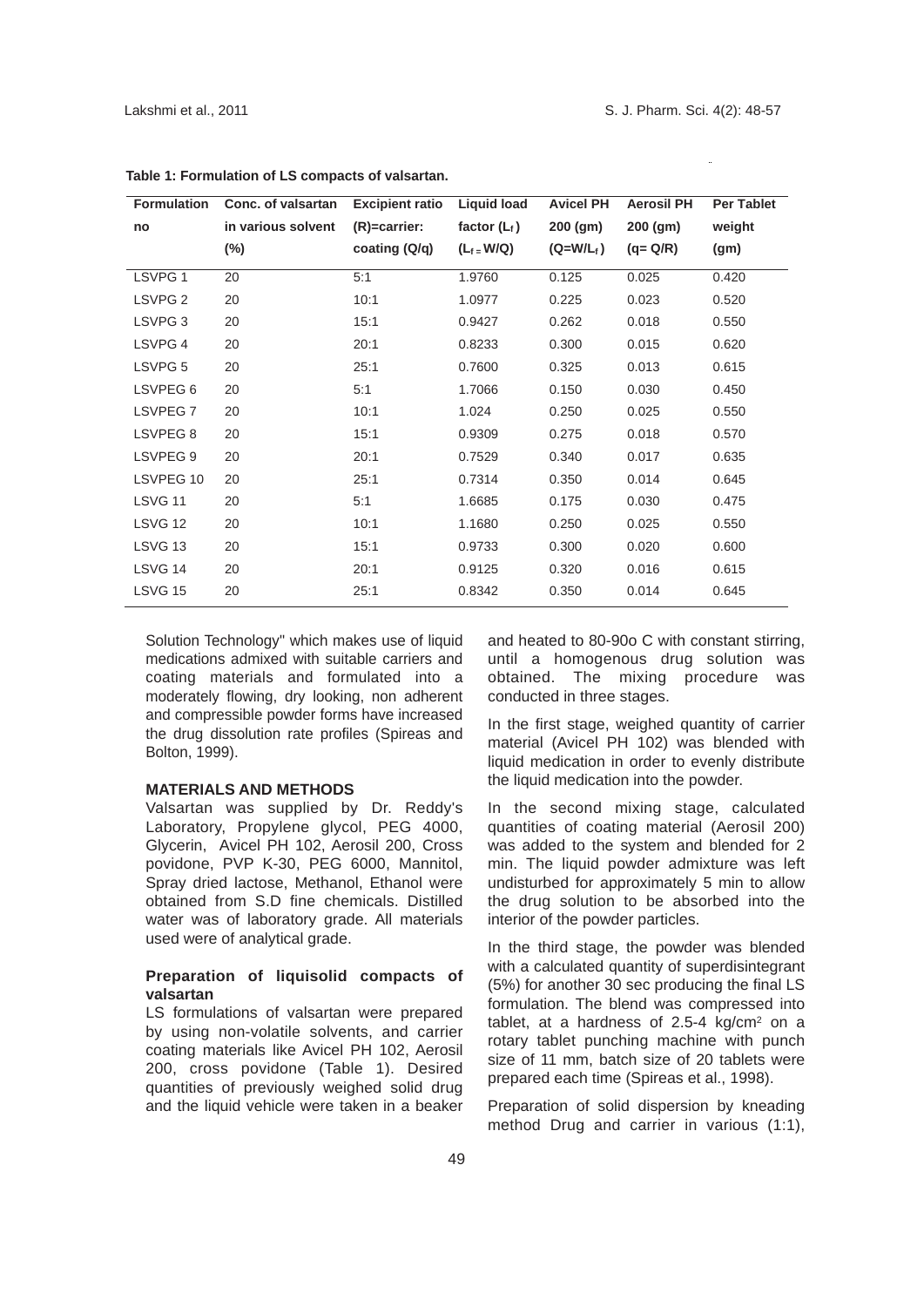| Formula code | Formula code    | Formula code | formula code  | Ratio of  | Wt of the | Wt of the |
|--------------|-----------------|--------------|---------------|-----------|-----------|-----------|
| with PVP     | with            | with PVP     | with mannitol | $(D:C)^T$ | drug      | carrier   |
| $K-30$       | <b>PEG-6000</b> | $K-30$       |               |           | (mg)      | (mg)      |
| SDVPVP-1     | SDVPEG-1        | SDVPVP-1     | SDVMN-1       | 1:1       | 40        | 40        |
| SDVPVP-2     | SDVPFG-2        | SDVPVP-2     | SDVMN-2       | 1:3       | 40        | 80        |
| SDVPVP-3     | SDVPEG-3        | SDVPVP-3     | SDVMN-3       | 1:5       | 40        | 200       |
| SDVPVP-4     | SDVPEG-4        | SDVPVP-4     | SDVMN-4       | 1:9       | 40        | 450       |

**Table 2: Formulae of SDs of valsartan with different carriers PVP K- 30, PEG-6000, mannitol.**

(1:3), (1:5), (1:9) ratios, the various carriers employed were PVP K-30, PEG 6000, mannitol were taken in a mortar and few ml of ethanol was added and triturated vigorously until the damp granular mass was obtained (Table 2). The mixture was then dried in a hot dessicator for further characterization.

## **Preparation of valsartan directly compressible tablets**

The tablets were prepared using dry granulation (Javadzadeh et al., 2007).

| Formula code<br>with PVP K-30 | Formula code<br>with PEG 6000 | Formula code<br>with mannitol | Ratio of<br>$(D:C)^{\dagger}$ | Weight of the<br>drug (mg) | Weight of the<br>carrier (mg) |
|-------------------------------|-------------------------------|-------------------------------|-------------------------------|----------------------------|-------------------------------|
| PMVPVP-1                      | PMVPEG-1                      | PMVMN-1                       | 1:1                           | 40                         | 40                            |
| PMVPVP-2                      | PMVPEG-2                      | PMVMN-2                       | 1:3                           | 40                         | 80                            |
| PMVPVP-3                      | PMVPEG-3                      | PMVMN-3                       | 1:5                           | 40                         | 200                           |
| PMVPVP-4                      | PMVPEG-4                      | PMVMN-4                       | 1:9                           | 40                         | 450                           |

**Table 3: Formulae of PMs of valsartan with PVP K-30, PEG 6000, and mannitol.**

air oven at 45°C to form dry granules. Then the mixture was taken and passed through sieve and the granules were collected and further evaluated (David, 2002; Vidyadhara et al., 2011).

#### **Preparation of physical mixtures of valsartan by blending method**

The physical mixtures of valsartan were prepared with the blends of drug and carriers in different ratios with increasing concentration of the carriers (Table 3). These blends were prepared by mixing drug and the required amount of carrier in a mortar and pestle for 20 minutes. The ratios and weights of the ingredients taken are shown in the Tables below. Blends were mixed thoroughly and were passed through 60 mesh screen. These mixtures were then stored in a

Valsartan, spray dried lactose and a portion of crospovidone were sieved and mixed. The mixture was compacted to slugs. The compact slugs obtained were milled and mixed with crospovidone. The blend obtained was then mixed with magnesium stearate and talc and this lubricated mixture was compressed to tablets (Table 4).

#### **CHARACTERIZATION OF DIFFERENT FORMULATIONS**

Evaluation of flow properties for LS formulations

The formulations are evaluated for the following properties like, angle of repose, bulk density, tapped density, Hausner's ratio, Carrs index.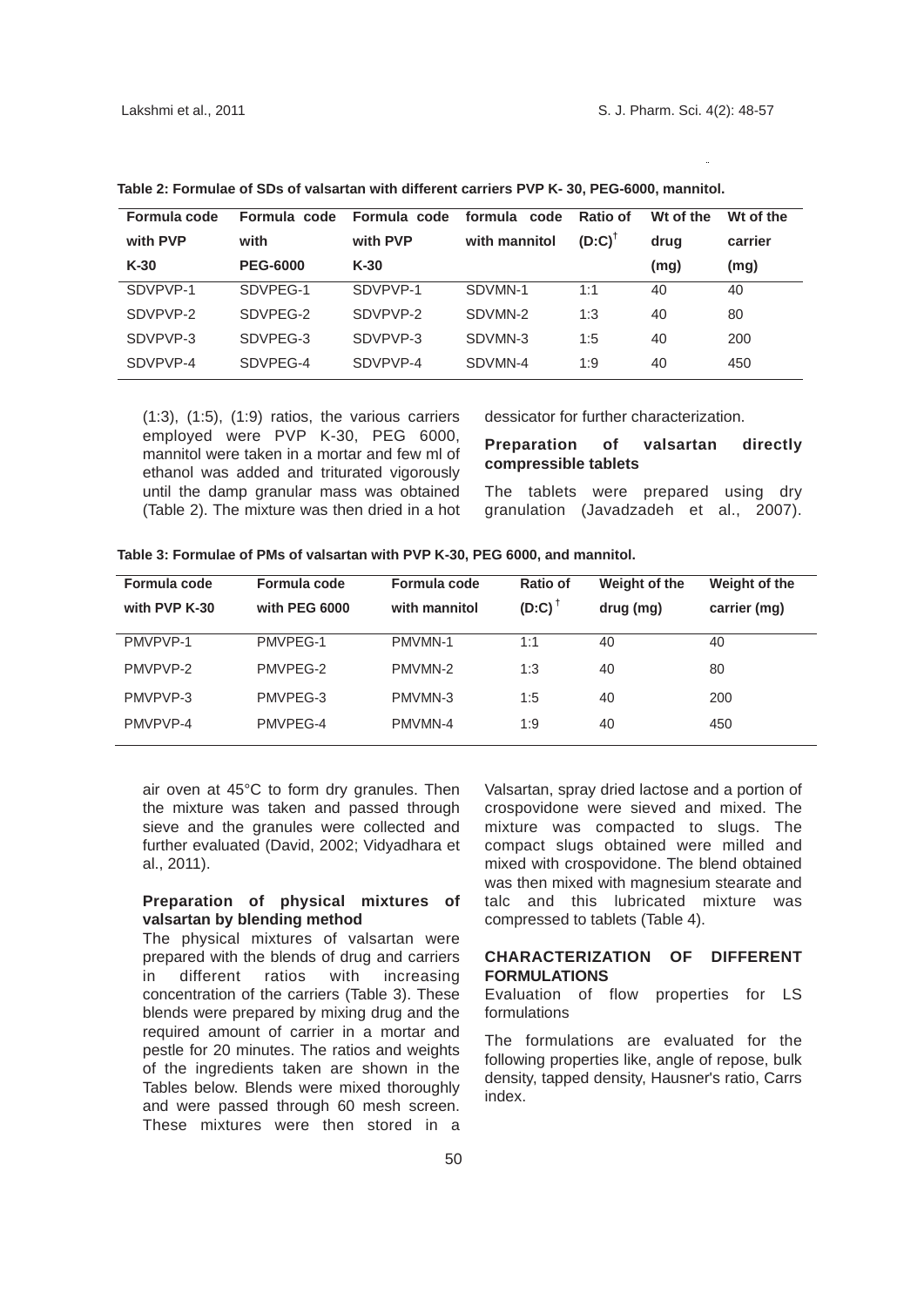#### **Drug excipient compatibility studies**

This study was performed to ensure the compatibility between polymers and drug. Fourier transform infrared (FT-IR) spectra were obtained for valsartan, Avicel PH 102, Aerosil 200, and PVP k- 30, PEG individually. Then compatibility of drug was checked with polymers by taking physical mixtures of drug and Avicel PH102; drug and Aerosil 200, drug and drug and PVP k- 30, drug and PEG on FT-IR Instrument (FT-IR 8400s, Shimadzu, Japan). Spectra of drug and polymers were obtained using the potassium bromide disc method. The pellet was prepared with the dry samples by applying 10 tons/ inch<sup>2</sup> pressure for 10 min while those of films were acquired

**Table 4: Formulation of directly compressible tablets**

| <b>Ingredients</b>  | Weights (mg) |
|---------------------|--------------|
| Valsartan           | 40           |
| Spray dried lactose | 50           |
| crospovidone        | 5            |
| Mg. stearate        | 2            |
| Talc                | 3            |
| Total weight mg/tab | 100          |

directly. In each case, 100 spectra in the region of 400 to 4000 cm-1 were co-added with a resolution of  $4 \text{ cm}^{-1}$ .

#### **Powder X-Ray diffraction analysis**

The crystallinity of the prepared LS optimized mixture and SD optimized mixture was studied by XRD. The change in amount of crystallinity was studied. XRD analysis was performed using D-5000 Siemens X- ray diffractometer using Copper K ? (? = 1.5406 A°) radiation. The data were recorded over a scanning 2? range of 50 to 500 at a step time of 0.045 steps/0.5 sec.

The pure drug and placebo were analyzed by XRD in same manner and the peak intensity and presence of new peaks were noted. The diffractograms of the optimized LS mixture was superimposed with that of pure drug and placebo.

## **Differential scanning calorimeter**

The physical nature of the prepared LS optimized mixture and SD optimized mixture was studied by DSC. The conversion of crystalline drug into amorphous form was studied. DSC analysis was performed using TA Instruments Perkin-Elmer pyris differential scanning calorimeter (DSC). The instrument was calibrated with indium standard. 3-5 mg samples were weighed and placed in a closed, hermetic sample pans with pin hole. Thermograms were obtained by heating the sample at a constant rate 10°C /min. A dry purge of nitrogen gas (50 ml/min) was used for all runs. Samples were heated from 0°C to 210.0°C. The melting point, heat of fusion, disappearance of the crystalline sharp peak of the drug and appearance of any new peak and peak shape were noted.

The pure drug and Aerosil, and Avicel were analyzed by DSC in same manner and the melting point and heat of fusion values were noted. The thermogram of the LS optimized formulation was superimposed with that of pure drug and Avicel and Aerosil materials.

#### **Assay**

Accurately weighed samples equivalent to 40 mg of drug was taken in a 100 ml volumetric flask; 10 ml methanol was added to dissolve the drug. The volume was made to 100 ml with phosphate buffer. The dispersion was filtered using Whatmann filter paper. A 10 ml aliquot of the above solution was taken and diluted to 100 ml. The volume was made to 100 ml with buffer medium separately. Dispersions were filtered and 1 ml aliquot of the above solutions were taken and diluted to 10 ml with buffer medium respectively. The concentration of the resultant solution was 10 µg/ml. The absorbance of these solutions were determined at 248 nm against the blank. The percentage assay was calculated from the standard curve.

## *In vitro* **dissolution studies**

The dissolution studies were performed in dissolution apparatus using paddle method (USP II). Dissolution studies were carried out using 1000 ml of phosphate buffer (pH 6.8) at 37±0.5°C at 50 rpm. Valsartan 40 mg or its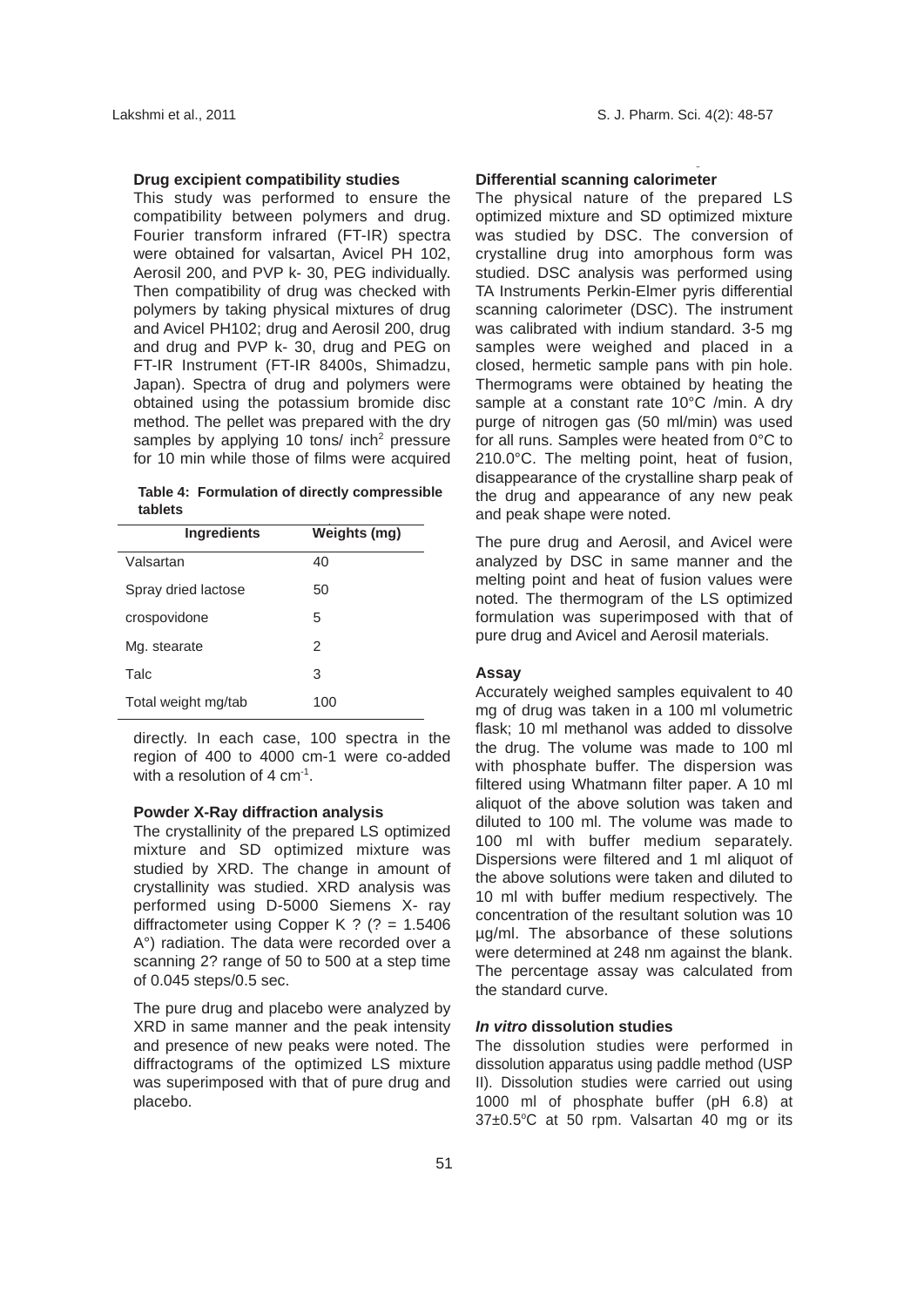$\bar{\omega}$ 

| <b>Formulation</b><br>$no*$ | Angle of<br>repose () | <b>Bulk density</b><br>(gm/cm <sup>3</sup> ) | Tapped<br>density<br>(gm/cm $^3$ ) | Hausner's<br>ratio | <b>Compressibility</b><br>index $(\%)$ |
|-----------------------------|-----------------------|----------------------------------------------|------------------------------------|--------------------|----------------------------------------|
| LSVPG <sub>1</sub>          | $32.27 \pm 1.31$      | $0.355 \pm 0.018$                            | $0.415 \pm 0.004$                  | $1.31 \pm 0.012$   | 21.30+0.012                            |
| LSVPG <sub>2</sub>          | 29.83±0.67            | $0.378 \pm 0.006$                            | $0.438 \pm 0.006$                  | $1.48 \pm 0.024$   | 18.10±0.029                            |
| LSVPG <sub>3</sub>          | $37.32 \pm 0.49$      | $0.394 \pm 0.010$                            | $0.482 \pm 0.001$                  | $1.37 \pm 0.013$   | 23.88±0.067                            |
| LSVPG 4                     | $36.27 \pm 1.53$      | $0.431 \pm 0.002$                            | $0.521 \pm 0.003$                  | $1.32 \pm 0.021$   | $25.27 \pm 0.371$                      |
| LSVPG <sub>5</sub>          | 39.92±1.27            | $0.409 \pm 0.006$                            | $0.525 \pm 0.008$                  | $1.23 \pm 0.026$   | $19.45 \pm 0.18$                       |
| LSVPEG <sub>6</sub>         | $32.81 \pm 0.73$      | $0.338 \pm 0.010$                            | $0.425 \pm 0.002$                  | $1.12 \pm 0.033$   | $26.84 \pm 0.092$                      |
| <b>LSVPEG7</b>              | $39.56 \pm .93$       | $0.372 \pm 0.004$                            | $0.453 \pm 0.015$                  | $1.34 \pm 0.051$   | $23.74 \pm 1.015$                      |
| LSVPEG <sub>8</sub>         | $38.66 \pm 0.71$      | $0.395 \pm 0.007$                            | $0.481 \pm 0.006$                  | $1.37 \pm 0.035$   | $27.30\pm0.901$                        |
| LSVPEG 9                    | $40.45 \pm 1.36$      | $0.419 \pm 0.006$                            | $0.497 \pm 0.008$                  | $1.27 \pm 0.017$   | $23.09 \pm 0.085$                      |
| LSVPEG 10                   | $37.71 \pm 0.74$      | $0.401 \pm 0.003$                            | $0.537 \pm 0.004$                  | $1.28 \pm 0.029$   | $21.69 \pm 0.169$                      |
| LSVG <sub>11</sub>          | $41.32 \pm 0.63$      | $0.342 \pm 0.002$                            | $0.434 \pm 0.010$                  | $1.38 + 0.045$     | 19.38±0.095                            |
| LSVG <sub>12</sub>          | $36.42 \pm 0.83$      | $0.372 \pm 0.004$                            | $0.484\pm0.002$                    | $1.31 \pm 0.039$   | $27.53 \pm 0.35$                       |
| LSVG <sub>13</sub>          | $40.66 \pm 0.72$      | $0.383 \pm 0.001$                            | $0.524 \pm 0.008$                  | $1.52 + 0.069$     | $22.91 \pm 0.083$                      |
| LSVG 14                     | $35.49 \pm 0.74$      | $0.415 \pm 0.005$                            | $0.515 \pm 0.001$                  | $1.39 + 0.029$     | $23.34\pm0.052$                        |
| <b>LSVG 15</b>              | $38.73 \pm 1.20$      | $0.409 \pm 0.009$                            | $0.535 \pm 0.013$                  | $1.42 \pm 0.036$   | $26.27 \pm 0.026$                      |
| DCT                         | $32.27 \pm 0.73$      | $0.354\pm0.006$                              | $0.476 \pm 0.003$                  | $1.32 \pm 0.029$   | 28.97±0.076                            |

| Table 5: Flow property evaluation studies. |  |  |  |
|--------------------------------------------|--|--|--|
|--------------------------------------------|--|--|--|

equivalent amount of tablet was added to phosphate buffer. The volume of dissolution medium was adjusted to 1000 ml by replacing with 5 ml of fresh phosphate buffer. Solutions were immediately filtered and analyzed spectrophotometrically at 248 nm. The dissolution profile was constructed by plotting percentage cumulative drug release versus time.

Similarly dissolution studies were performed for pure drug and directly compressible tablets.

#### **RESULT AND DISCUSSIONS**

In the experimental section, attempts were made to prepare LS compacts and solid dispersions of valsartan using different excipient ratios. The optimized LS compacts were formulated into tablets and were evaluated for various quality control parameters. The optimized LS compacts, solid dispersion by kneading technique were characterized by DSC and X-RD studies. The LS compacts solid dispersions DCTS physical mixtures were observed for the in vitro dissolution.

#### **Evaluation of flow properties for LS formulations**

Results of measurements such as angle of repose, compressibility index and Hausner's ratio were given in Table 5. From the Table 5, all the formulations were found to be within

| S. No | Region in $cm^{-1}$ | Type of vibration | <b>Functional group Present</b> |
|-------|---------------------|-------------------|---------------------------------|
|       | 2962.46             | <b>CH Stretch</b> | Aliphatic                       |
| 2     | 1604                | C-0 stretch       | Carboxylic acid                 |
| 3     | 2927.74             | C-H stretch       | Aliphatic                       |
| 4     | 1730                | $C = O$ stretch   | Amide                           |

**Table 6: Interpretation of valsartan IR graph.**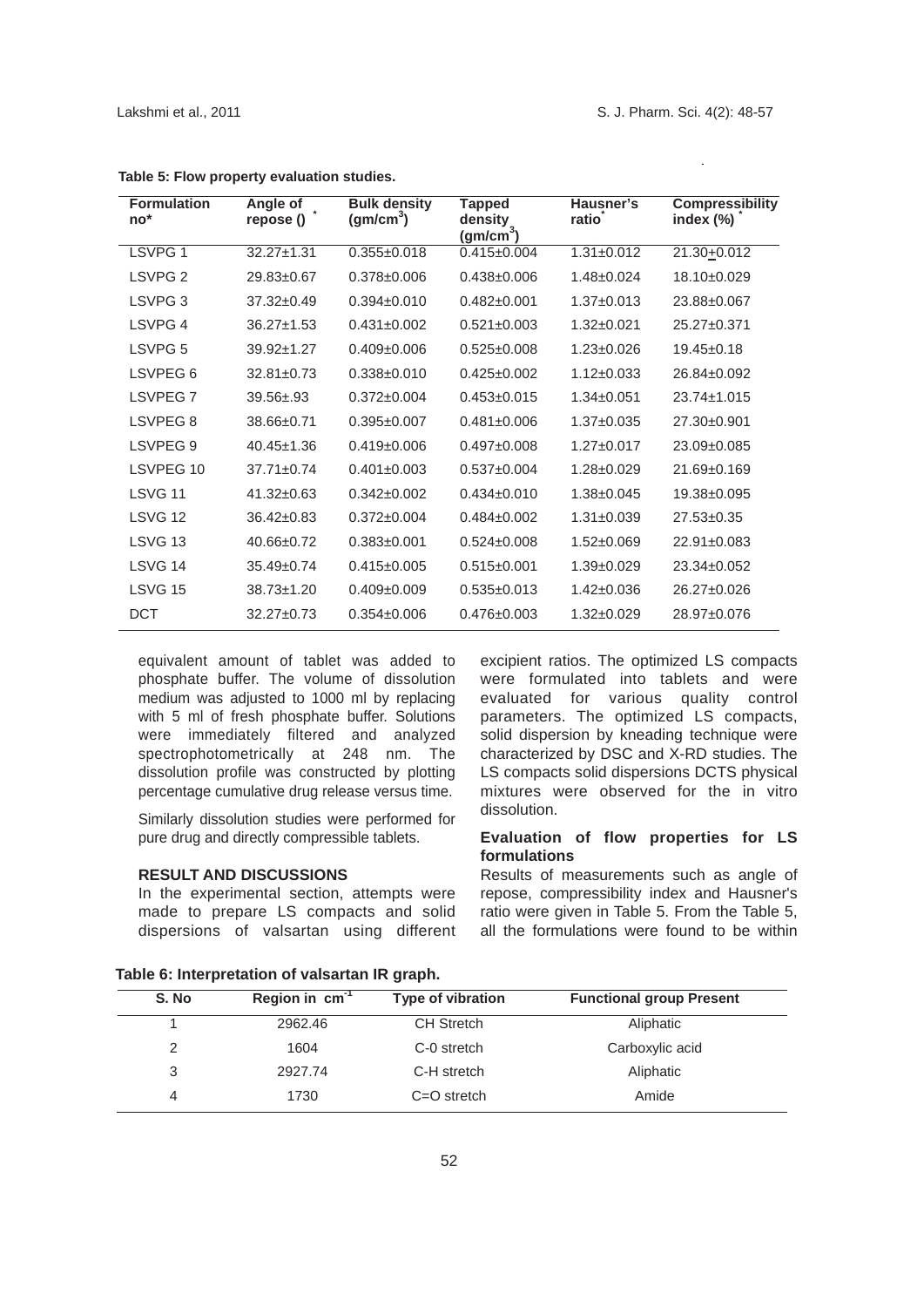

**Figure 1: Spectral analysis of valsartan pure drug by FTIR.**



**Figure 2: Spectral analysis of LS physical mixture by FTIR.**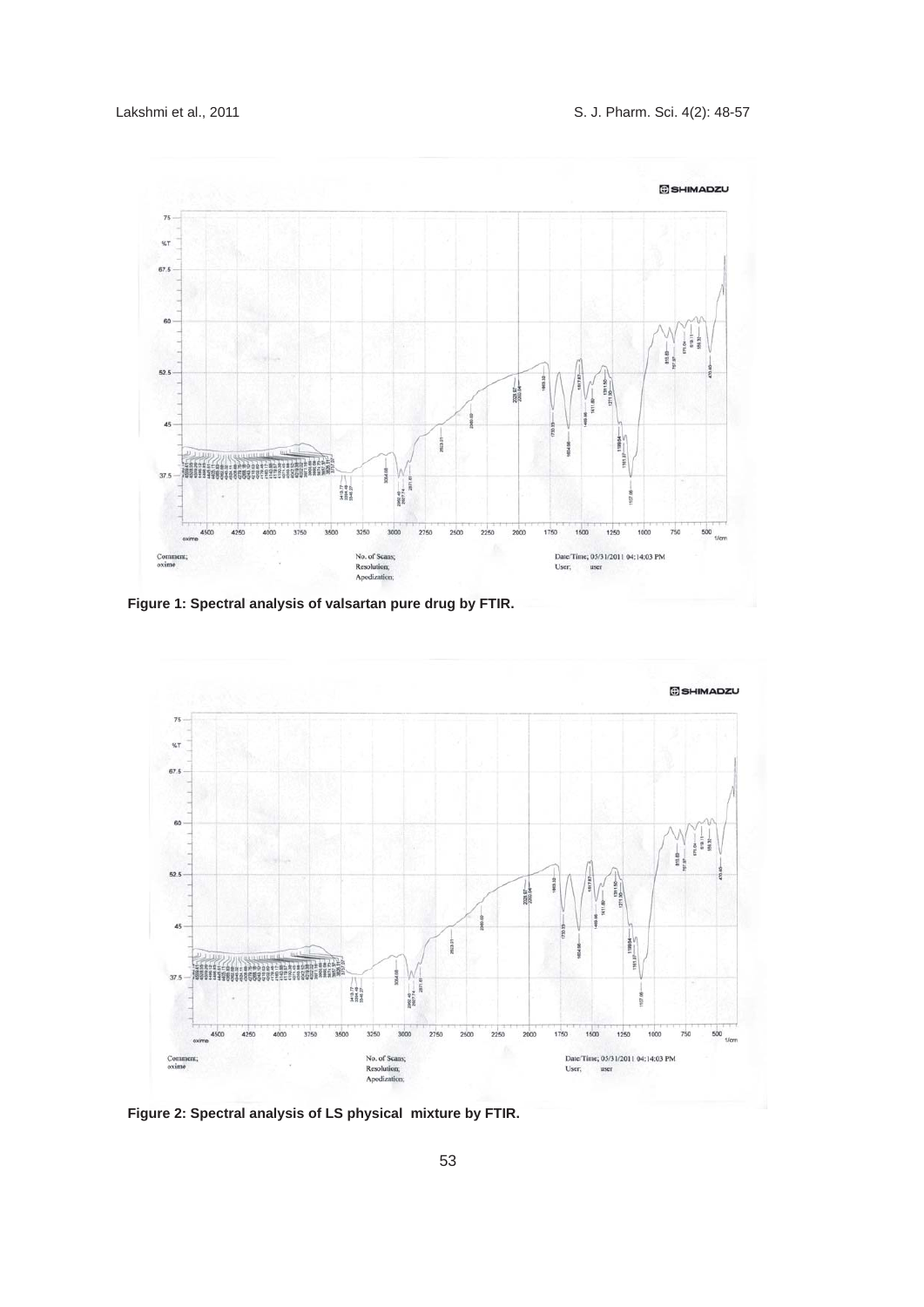

**Figure 3: Spectral analysis of SD mixture with mannitol.** 



**Figure 4: DSC thermograms of pure drug, mannitol and SDVMN3 formulation**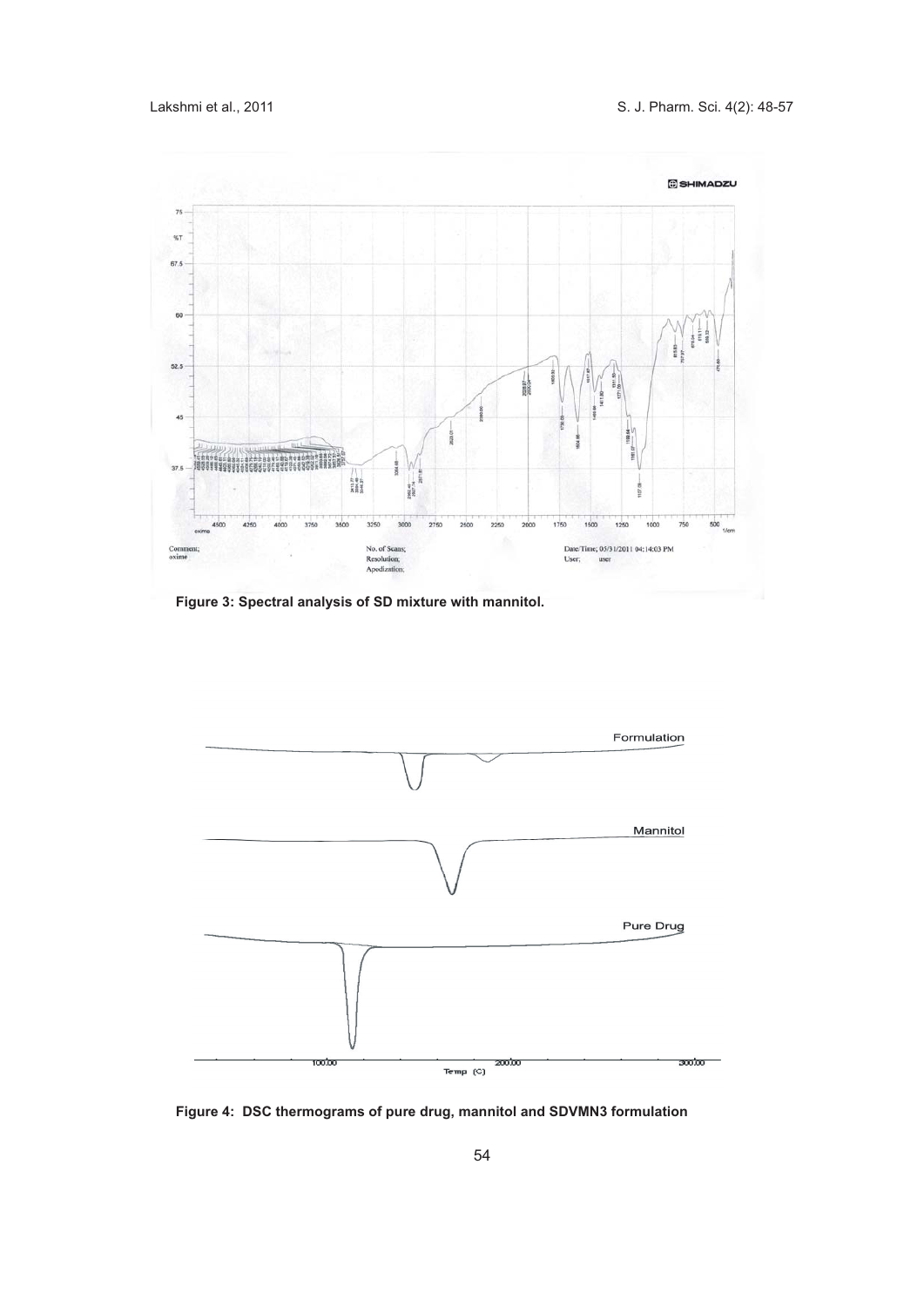

**Figure 5: XRD patterns of pure drug, placebo and LSVPG4 formulation.**



**Figure 6: Comparative release profiles of optimized formulations LSVPG4 and SDVMN3 with pure drug, DCT.**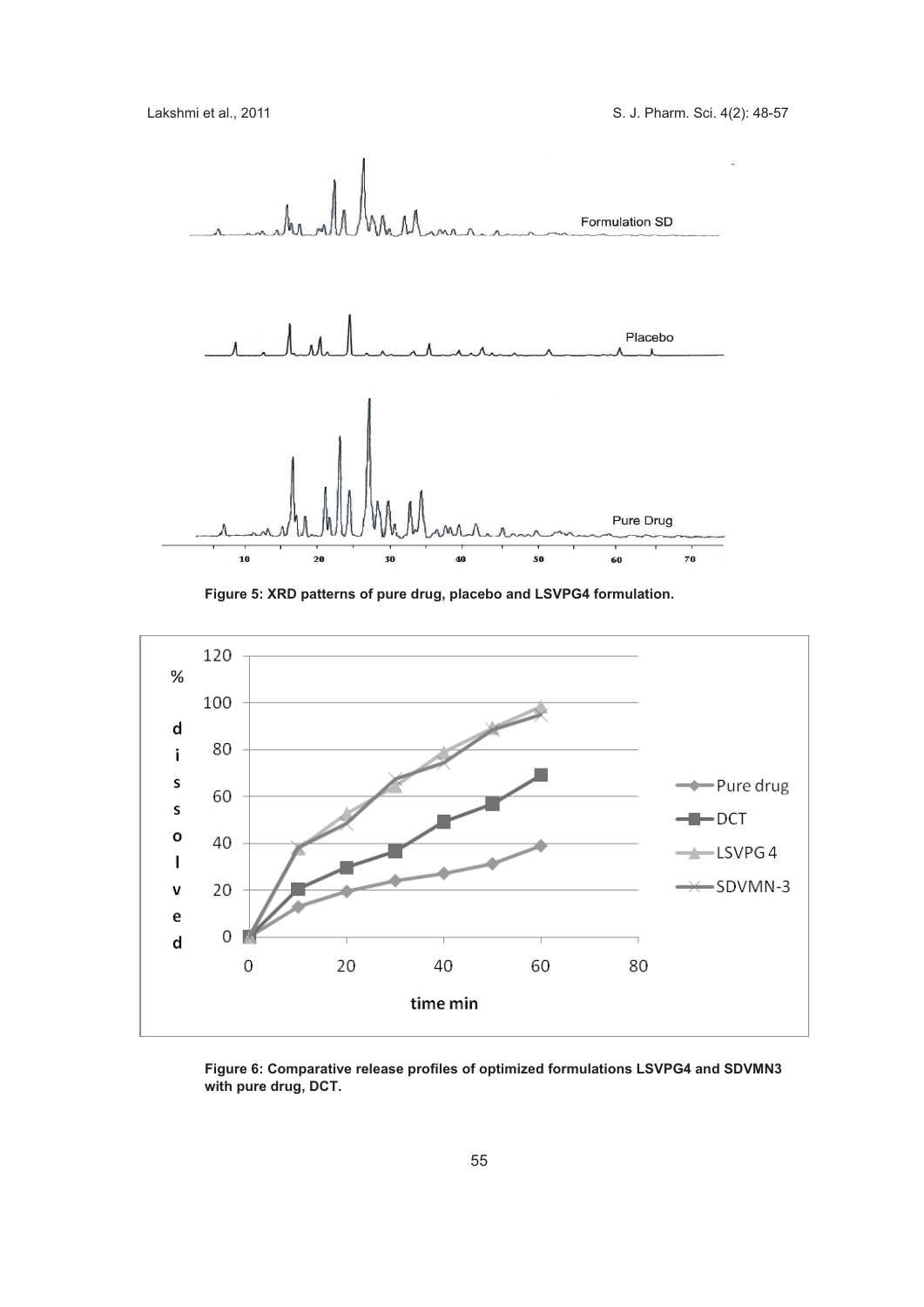the specification limits. Moreover it can be concluded that LSVPG4 was the best formulation prepared with suitable flow properties and pre compression studies when compared to other formulations.

The IR spectra (Figure 1, Figure 2, Figure 3, Table 6) of the various carrier material used in the formulation of liquisolid compacts and solid dispersion represent no interactions of the carrier material with the drug molecule as these carrier materials have not shown any peaks at the drug wave number, hence no interactions were found.

#### **Thermal analysis by DSC**

The physical nature of the prepared SD physical mixture of valsartan with SDVMN3 was studied by DSC (Figure 4). The melting point, peak onset and appearance of any new peak are noted. Similarly, SD formulation and the pure drug were analyzed by DSC in same manner and the melting point and onset of peak values were noted.

The thermograms of the SD mixture SDVMN3 were superimposed with pure drug and formulation and the results were compared. Figure number 4 gives the superimposed thermograms of SD formulation and pure drug.

DSC of pure drug showed a sharp characteristic endothermic peak at 116oC corresponding to the melting point of valsartan, thus it signifies the presence of valsartan in crystalline state. The thermogram of mannitol showed a broad endothermic peak at 170°C. However SDVMN3 had showed a characteristic new sharp peak at 132°C. From DSC studies, it can be concluded that the drug is converted into amorphous form, thus it determines drug in the carrier material, so the drug dissolution would be enhanced.

## **Crystallinity by XRD**

The crystallinity of the prepared SD mixture of valsartan SDVMN3 was studied by XRD (Figure 5). The change in amount of crystallinity was studied. The pure drug and SD formulation were analyzed by XRD in same manner and the peak intensity and presence of new peaks were noted. The diffractograms of the SD formulation SDVMN3 was superimposed with that of pure drug and placebo.

The x ray diffraction pattern of pure drug exhibited sharp, highly intense and less diffused peaks indicating the crystalline nature of drug at 2 diffraction angels of 20.5° and 27.8° as shown in Figure 5. The SD powder X-ray diffraction showed a diffraction peak at 2 angle of 25.0° belonging to mannitol indicating the crystalline state. The peaks remained changed but their relative intensity of peaks were decreased which might be due to the dilution of the drug and the crystallinity of the drug was converted to amorphous form indicating the valsartan solubilization in the carrier material that absorbed. Thus the reduced crystallinity was due to SD system formation. This may be due to amorphization or solubilization of valsartan in SD system contributes improvement in dissolution rate.

## **Comparison of the dissolution data of pure drug, DCT, LSVPG4 and SDVMN4 formulations**

The comparison between the dissolution rate of drug was carried out between pure drug, DCT, LS compact (LSVPG4), and SDVMN3 to determine the optimized formulation.

The fig no 6 depicts the comparative drug release of pure drug, DCT, and optimized formulation of LSVPG 4 and SDVMN3, thus the increased dissolution rate was found to be for the LSVPG4, this might be due to the highest solubility of valsartan drug in propylene glycol, and also may be due to the increased wettability of the drug molecules, and also the carrier coating material ratio (20:1) may be a reason as they adsorb the drug molecules and thus they make the drug exposed to the dissolution media. The overall rank order given for the various formulations when compared to pure drug and DCT was LSVPG4> SDVMN3> DCT > pure drug (Figure 6).

## **CONCLUSION**

Valsartan being a poorly water soluble drug can be made to provide a better therapy if drug is released effectively and this is achieved by formulating drug as liquisolid compact or solid dispersion tablet which was the rationale of the present study. Results proved that LS formulation of valsartan